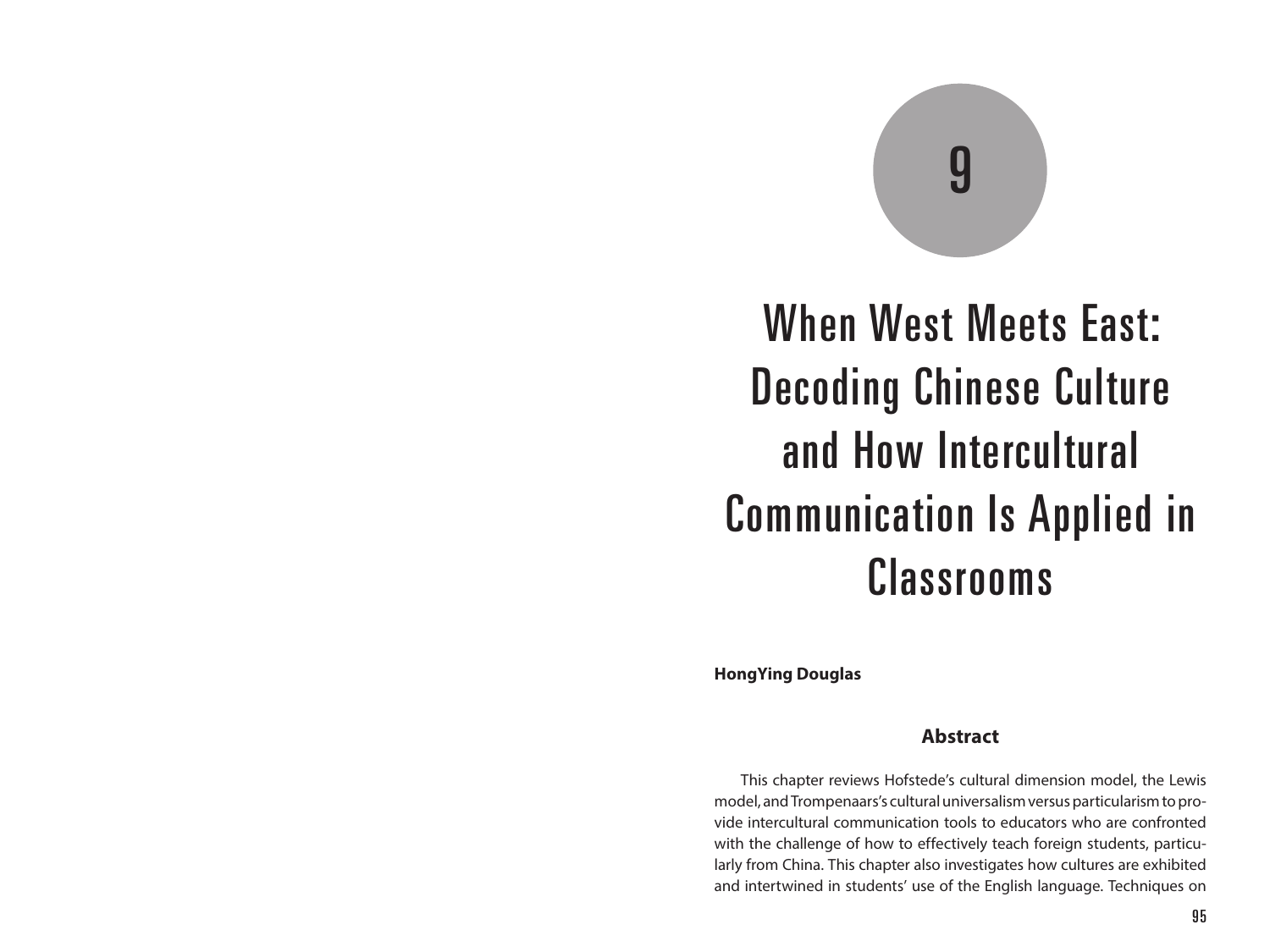how to navigate a class mostly made up of Chinese students and strategies for how to help students succeed in their graduate studies are provided.

#### **Overview**

In 1995, the author came to the United States to pursue her master's degree in teaching English. Her university in Virginia was relatively small, and she was the only international student in the graduate program. Being foreign to every aspect of the States, she quickly realized her desperate need to learn to adjust. While attaining her degree, the author came across a variety of professors: professors who thought highly of her simply because she fought through endless cutthroat competitions to win her place in a college in China, professors who were kindhearted and fascinated about the Asian culture but couldn't quite figure out how to offer academic support, professors who felt sorry for her because she was a lonely "poor thing" and decided to give her high grades that she probably didn't earn, and professors who challenged her the same way they did her American peers. These professors refused to lower the university's academic standards just to preserve her "self-esteem." They assumed strength and challenged her and helped her grow.

After one year of being silent in class, learning to adapt to linear thinking and apply it in writing, and all the tears, self-doubts, and fatigues later, the author started to think and act like a graduate student. She came to realize her journey could be of great value to the professors who teach those excited, but often feeling lost, newcomers from China. That became the genesis of this chapter: an insider's view.

# **Review of the Literature**

As the world is becoming increasingly globalized, so is education. To many Chinese, an educational experience in the United States is the key to becoming a global citizen and, most importantly, a ticket for a better job, hence a better life. China's GDP in 2014 was an estimated \$13,200 per capita, and China has always been a saving society with the gross national saving rate close to 49 percent (Central Intelligence Agency, n.d.). Chinese parents save to sponsor their only child to learn innovation and creativity in the United States. As China's middle class is expanding, sending children to the West is no longer an impossible dream. Data from the Institute of International Education (n.d.) indicates that as of 2013/2014, 274,439 Chinese students were studying in American universities or colleges, which comprised 31 percent of the total international student population in the United States.

As the number of students from China pursuing higher degrees in the United States increases, many professors find themselves in uncharted territory teaching a class where the majority of students are from the Far East, or particularly China. To prevent cultural communication breakdowns from happening while helping students grow academically, professors need to quickly learn and understand students' cultures and effectively apply cultural communication skills in classroom instruction.

# **Hofstede's Cultural Dimension Model**

Hofstede's cultural dimension model illustrates how a certain national culture is scored in relation to other cultures. Of the six dimensions, power distance, individualism/collectivism, and uncertainty avoidance are particularly applicable in promoting understanding between Western instructors and Eastern students in an increasingly globalized classroom setting. The following chart shows how the United States and China score on Hofstede's power distance, individualism/collectivism, and uncertainty avoidance dimensions.



*Source: Hofstede (n.d.), China in Comparison with United States*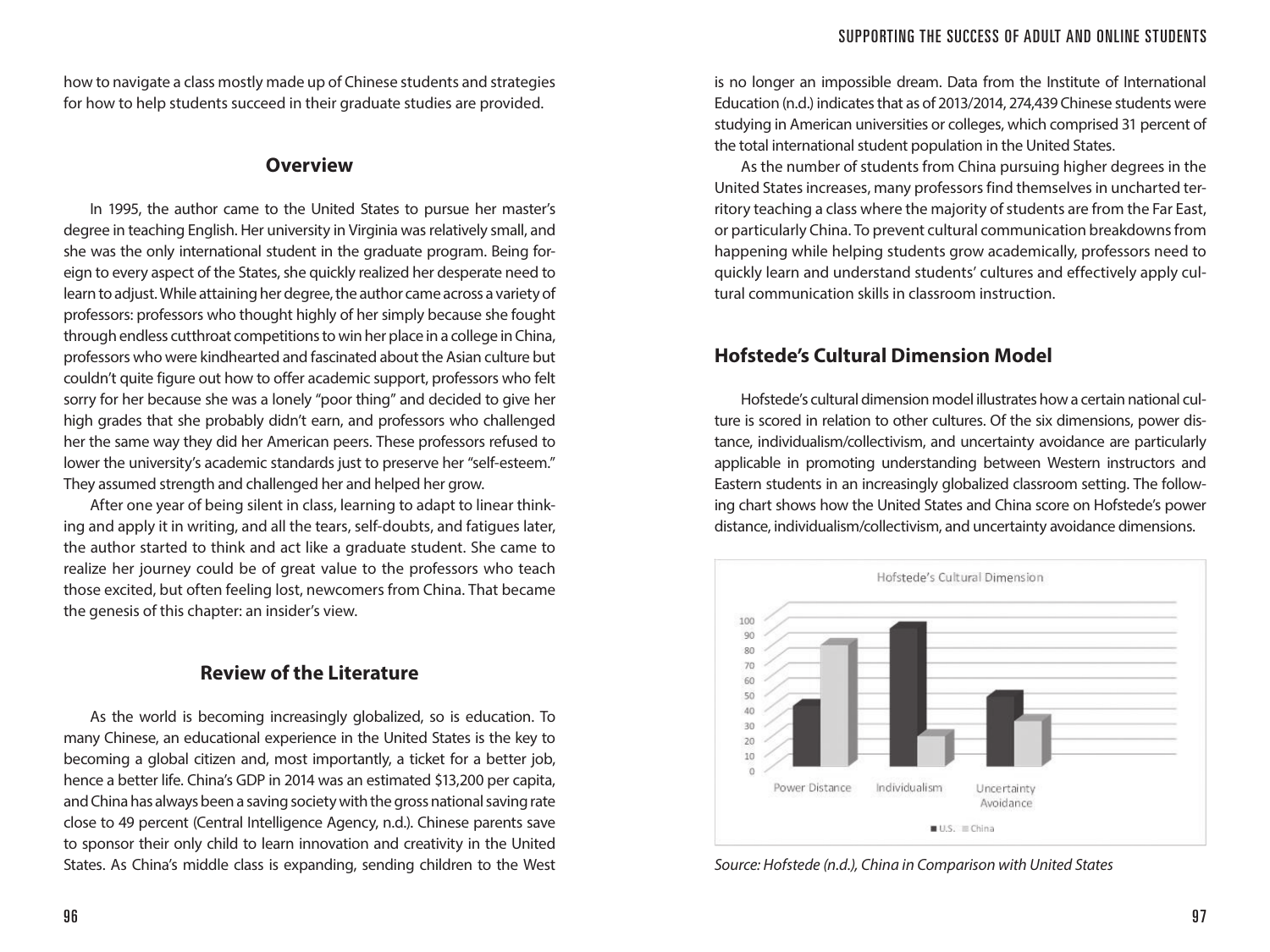**Power distance.** Power distance explains how equal a society is, how people in this society see equality and authority, whether they accept inequality, how much they are willing to defend themselves when confronted with power, and how much fear authority can provoke. Compared with the United States' score of 40, China's 80 points indicate that power disparity is accepted, fearing authority is the norm, superiors hold most of the power, going beyond ranking and questioning authority is unacceptable, and punishment for those who do is well justified (Hofstede, n.d., China in Comparison with United States). In the States, democracy is the foundation, and achieving equality is the end goal. In a society as such, people are encouraged to break barriers, and challenging authority is greatly admired.

The power distance dimension is a useful tool in analyzing interactions between instructors and students. When instructors from a low-power distance society meet students from a high-power distance society, misunderstandings will likely occur. Seeing instructors as authority figures who can't be challenged, Chinese students are reluctant to voice their opinions or express their disagreement because in China asking questions and voicing disagreement are seen as disrespectful and will be penalized or publicly shamed. In the States, educators are facilitators; they are not seen as know-it-alls. They encourage students to participate, interact, and approach them with questions and concerns. The flip side of this democratic, nonauthoritative Western approach is that it may confuse foreign students. To put it simply, Chinese students prefer to see their professors as authority figures. Otherwise, they will quickly lose respect for their instructors and question the value of the education they are receiving if they see their instructors as their equals.

**Individualism vs. collectivism.** Hofstede's individualism dimension measures "the degree of interdependence a society maintains among its members" (The Hofstede Centre, n.d., What about China, para. 4). China scores a 20 as opposed to a 91 for the United States in individualism. In the States individualism is a mindset and way of life; individuals are responsible for their own achievements. Whereas in China, the translation of individualism is "GeRenZhuYi," which connotes selfishness. Although it might be overgeneralizing to define China as a "we" society and the United States as an "I" society, this wide gap does explain why Chinese students frequently struggle to establish an individual identity in the States. They likely form in-groups among their Chinese peers, and within the group they will help each other, trade favors quid pro quo, and live a comfortable Chinese life

in the United States. The positive side of this cultural bondage is they are less lonely; the negative side is that they fail to gain new experiences, take risks, and take advantage of what the United States offers.

**Uncertainty avoidance.** Hofstede defines uncertainty avoidance as "the extent to which the members of a culture feel threatened by ambiguous or unknown situations and have created beliefs and institutions that try to avoid these" (Hofstede, n.d., What about China? para. 9). China scores a 30 in this dimension, whereas the United States a 46 (Hofstede, n.d., "China in Comparison with United States"). Hofstede's interpretation of the States' relatively low score lies in its willingness to tolerate the unknowns, welcome new and different ideas, and underscore technological innovation and creativity. As Hofstede puts it, the American society is less likely to be threatened by the unknown and will play an innovative force to influence other cultures (n.d., What about the USA?). China's low score in this dimension can be highlighted by "pragmatism" and "ambiguity" (n.d., What about China? para. 10). Although social norms are strictly conformed to and anyone who violates them will be crucified, laws and rules are seen as bendable. The "go with the flow" mentality is exhibited by Chinese students in both academic and nonacademic lives, where they occasionally fail to comply with the schools' rules and policies, and laws in general.

#### **The Lewis Model**

The Lewis model divides cultures into multi-active, linear-active, and reactive. "Reactive or listening cultures rarely initiate action or discussion, preferring first to listen to and establish the other's position, then react to it and formulate their own" (CrossCulture, n.d., Cultural Classification: Reactive, para. 1). Lewis (n.d.) describes Chinese culture as reactive, where people are "courteous, amiable, accommodating, compromising, and good listener(s)." In a reactive world, people tend to be polite to the extent of hiding true feelings, and losing face can lead to communication breakdown or even contractual rejection. The Chinese are good listeners and compromisers who are eager to accommodate. Voicing opinions is not encouraged, and if they feel compelled to express themselves, they will express something nice and complementary. The Lewis Model explains why Chinese students in the US universities are seen as passive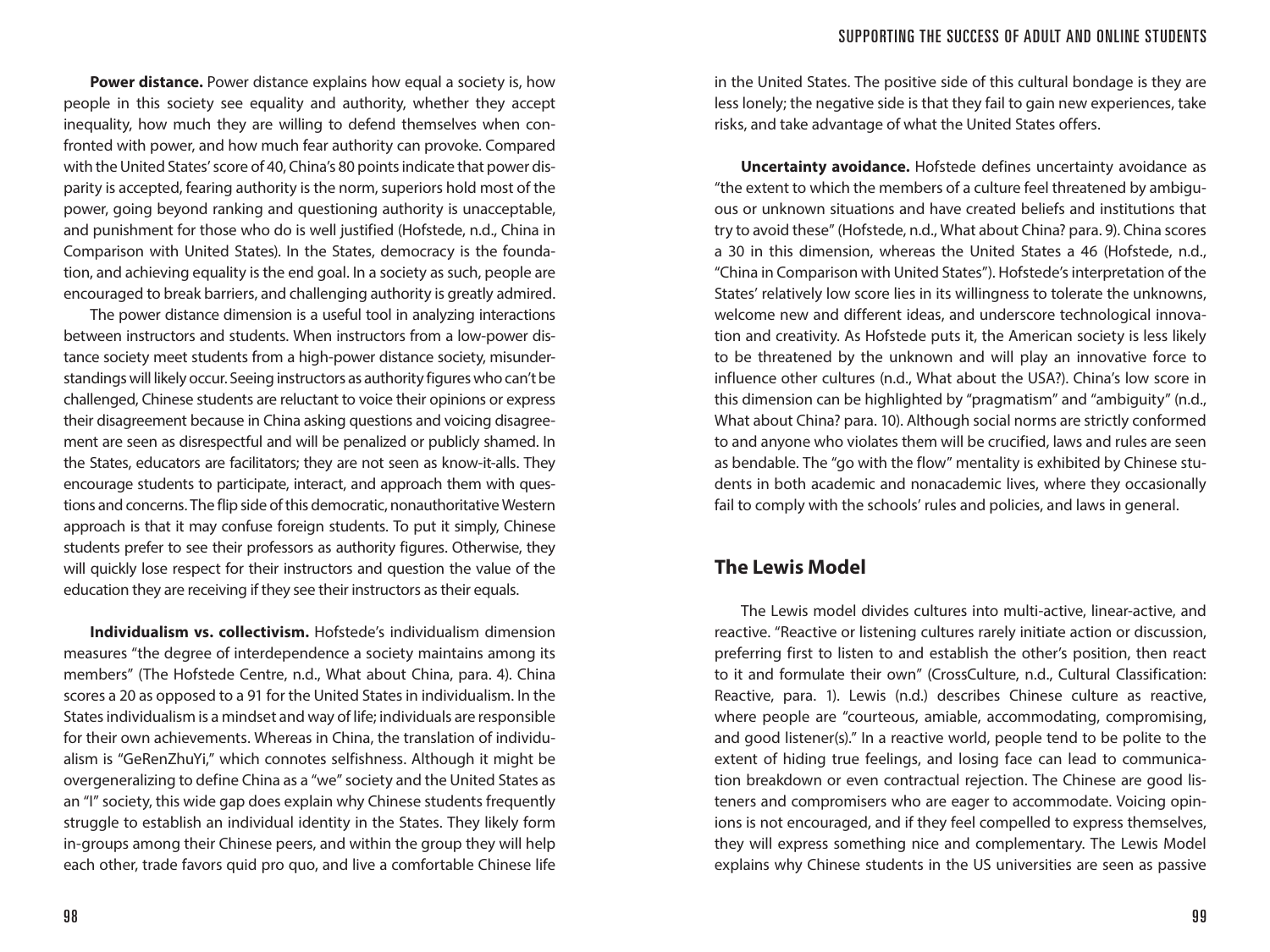participants in teamwork, whose opinions are indirect and sometimes hard to comprehend. On the bright side, they are pleasing and polite and nonconfrontational.

# **Trompenaars and Hampden-Turner's Model of National Culture Differences**

One of the seven dimensions developed by Trompenaars and Hampden-Turner is universalism versus particularism. Universalists believe that rules are equally applied, and they tend to trust the legal systems and not to rely on personal connections, whereas particularists believe that connections and personal relationships trump rules and laws (2012). "GuanXi," a Chinese term meaning important ties or connections, is the number-one priority if people want to achieve their goals. With people, rules are flexible; "GuanXi" can bend laws. Chinese students in the States tend to carry over this type of mentality and try to manipulate rules. They may cheat on tests or commit plagiarism and expect not to be caught or not to be penalized. This behavior is not typical of Chinese as long as a society rewards those who bend rules.

# **Integration into the Student Experience**

Cultural communication skills can be used in all aspects of instruction. Professors can teach students to accept their responsibilities for learning, which is quite the opposite of what they were taught in their home country. Professors can help students understand that syllabi and schedules are academic contracts, and deadlines should be respected. Professors can create a learning environment where risk taking is rewarded, and students can actively participate in discussions and voice their opinions without worrying about "losing face" or being punished. Professors can teach students to be resourceful and help them develop the needed confidence to navigate university services without fear of being judged. Professors can help prevent cheating and plagiarism by enforcing the scholastic honesty policy and making students understand that no one is above the "law" of the school, even though he/she is from a culture where power and influence can bend rules.

# **Proven Practices, Examples, and Results**

Channeling culture and putting intercultural communication skills in use are vital to instructional success in a globalized classroom. Instructors need not feel like they're walking on eggshells for fear of offending foreign students or hurting their feelings. As much as they need instructional support, foreign students are rather resilient, so by being firm and resourceful and not lowering the school's academic integrity, instructors will likely provide the support that students desperately need.

# **Multisensory Instruction**

International students learn two things: content and language skill. Fulfilling the requirements of the test of English as a foreign language (TOEFL) and graduate record exam (GRE) can get a foreign student admitted to an institute in the United States, but to succeed and grow academically requires far more than high scores on the two tests. Information retention in a second language is low. International students often complain they heard everything their instructors said but could not recall a thing, or they read the text material a few times but still couldn't recall what they just read a few minutes ago. Almost all international students have had this type of almost "out-ofbody" experience to various degrees. To help students retain knowledge in their second language, instructors need to employ a multisensory instructional strategy. For example, instructors may need to give students a variety of instructional choices such as breaking down texts into small pieces, using PowerPoint, videos, and study groups, and meeting with students in person.

# **Structured and Explicit Instruction**

Foreign students' daily life is filled with surprises. They interact with confusion and ambiguity, constantly guessing, negotiating meaning, and making sense of their academic and nonacademic environments, and none of these interactions is natural for them. To reduce students' confusion and stress caused by confusion, instructors need to better structure their course materials and instruction. Structured and explicit teaching helps students understand and follow instructions more effectively.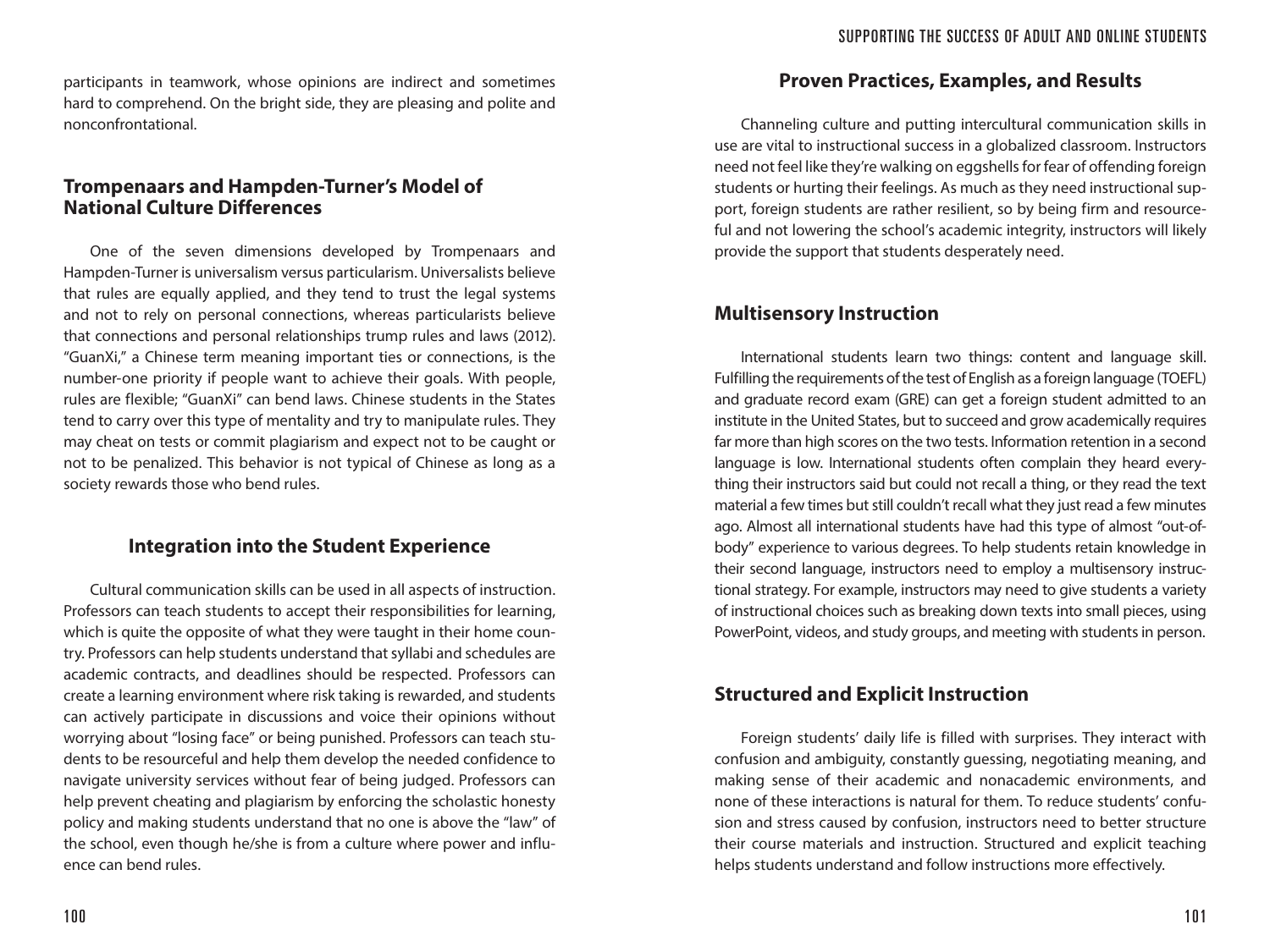# **Silence and Face**

"The bird that sticks its head up will get shot first"—a Chinese proverb

"The squeaky wheel gets the grease"—an American proverb

The two proverbs show a sharp contrast between the two cultures; one emphasizes standing out, one blending in. The American culture encourages people to voice their ideas, to get noticed, to be heard, while Chinese people choose to be silent for fear of punishment for speaking out or being wrong. China is a high-context culture where what is said is not as important as what is not said, and face has become a complex concept that many non-Chinese find extremely challenging to interpret. Worrying about losing face, Chinese students tend to be quiet because they don't want to feel embarrassed with their ideas in addition to their relatively low English-speaking skills. Sometimes students will say yes or lie to protect their instructor's face. So one lesson to instructors is when students say yes, it may not mean that they agree, but if they say maybe, it most likely means no. Instructors from a low context culture as the United States may need great exposure to be able to interpret these types of behaviors.

#### **Lessons Learned, Tips for Success, and Recommendations**

The SCORE communication principle by Berardo (2012, p. 225) is of great value to instructors who teach students having cultural, academic, and language challenges in the United States.

# **S—Simplify and Specify**

When instructors' language use is not simple and information is not specific, misunderstandings will likely occur particularly for foreign students. Instructors need simple, direct language with clear details; the use of idioms and slang needs to be avoided.

# **C—Clarify and Confirm**

For foreign students, misunderstanding is common, so it is important for both instructors and students to apply this principle and check understanding regularly. To minimize misunderstanding, they both need to use expressions such as "what I meant was . . . ," "just to clarify . . . ," "so what you are saying . . ."

# **O—Organize and Outline**

When instructors present course materials in a well-organized manner and outline the key points, students are likely to be able to understand and follow the instruction effectively. Numbering key ideas and using headings and subheadings are helpful.

# **R—Rephrase and Reframe**

Instructors need to use a variety of ways to communicate ideas. When one way doesn't work, instructors need to try another way to be understood, and to check students' understanding, instructors need to ask students to rephrase what they just heard.

# **E—Explain with Examples**

Using examples is an effective way to help students understand instructions and course materials. However, instructors need to be mindful when choosing examples. Examples need to be generational and less culturally rich because students may get confused and miss the point.

# **Conclusion**

International students will likely succeed when they have professors who "get them." Professors with higher cultural intelligence will likely challenge students and help them grow. They will not simply pass